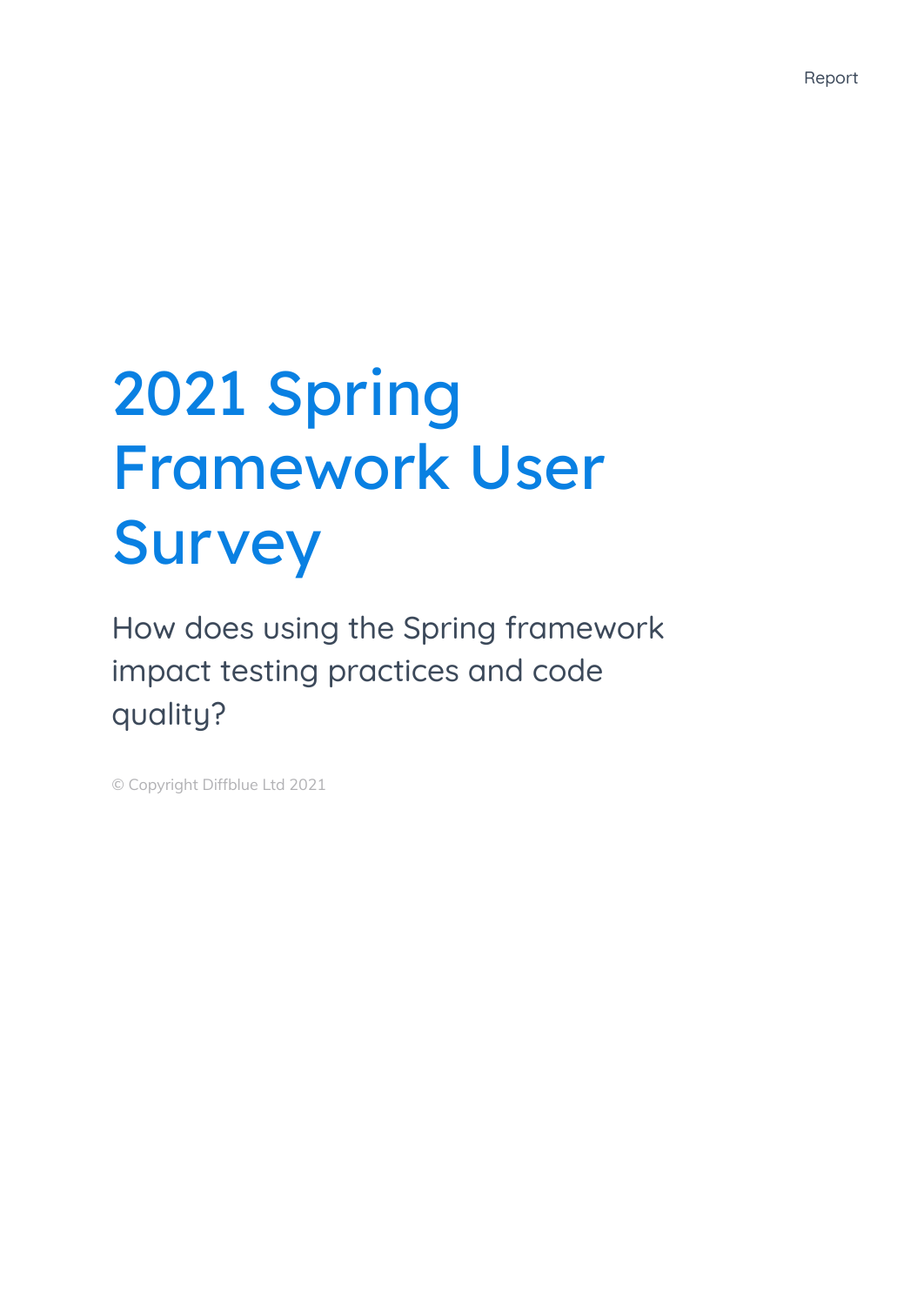## Key Findings

Since its release in 2003, the benefits of the **Spring Java [framework](https://spring.io/)** have made it the Java framework of choice for many organizations.

Last September, VMWare released the **2020 State of [Spring](https://tanzu.vmware.com/content/ebooks/state-of-spring-2020) report**, asking Spring users questions about what drew them to the framework and keeps them using it. We wanted to learn the specific benefits of the framework, and ask (for the first time, to our knowledge) how Spring has an impact on the testing practices and code quality of Spring users.

We found that there is a correlation between using Spring/Spring Boot and having better tested code. Specifically, Spring users:

- Highly value Spring: 86% of respondents use Spring/Spring Boot, and 96% benefited from using it
- Rank Testability fourth as a priority behind writing code that is reliable, modern and maintainable
- Spend 25% more time writing unit tests than non-Spring users (25% vs. 20%)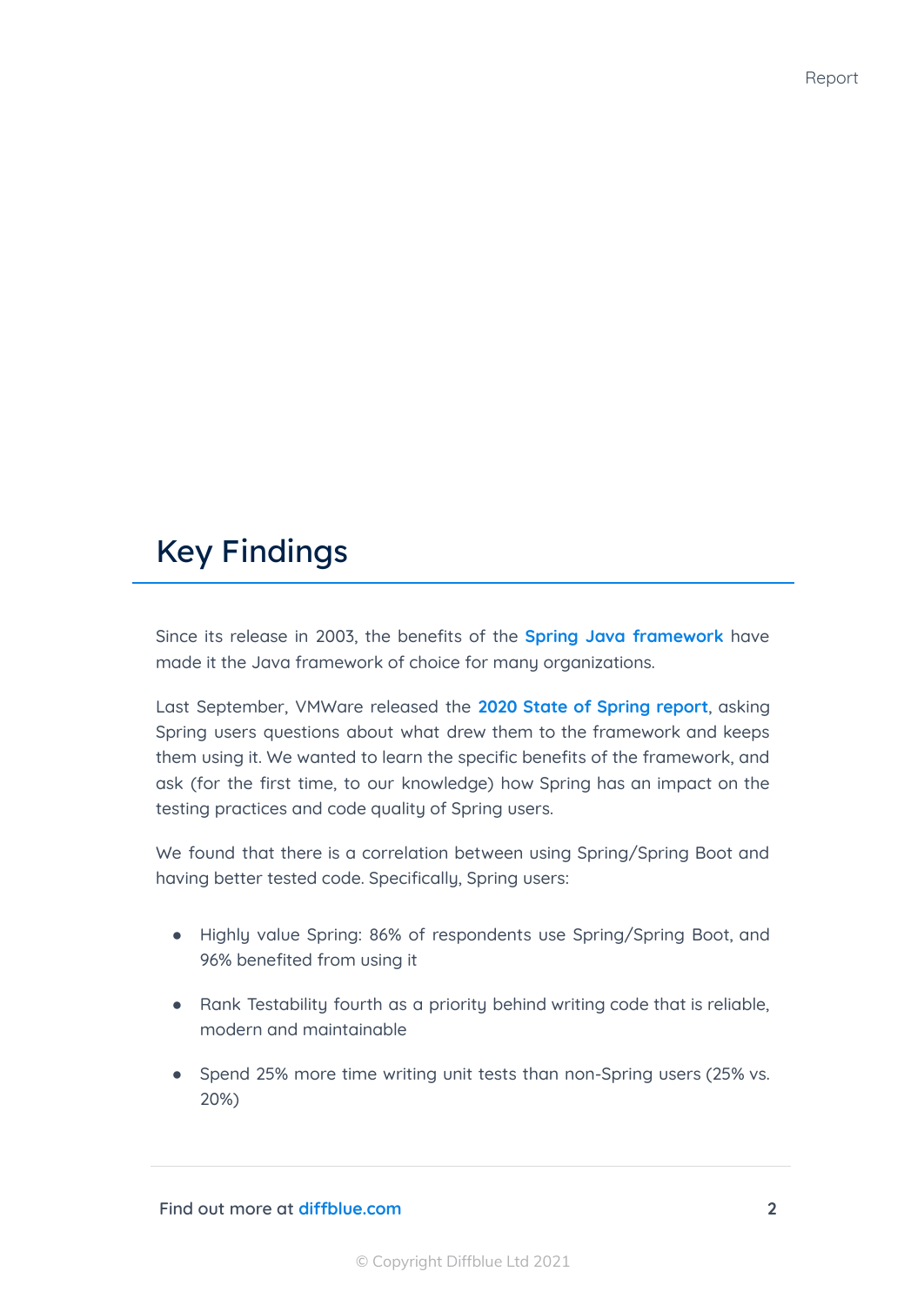- Are more likely to say their organization's ability to test code is 'Excellent' (54%, compared to only 44% of Non-Spring Framework Users and 39% of No-Framework Users)
- Report higher code coverage (all of the respondents who reported 100% Java unit test coverage were Spring/Spring Boot users; a quarter of Spring users say they have 76%-100% coverage)
- Are the most likely to agree that unit tests make it easier to modernize legacy code (93% of Spring users agreed, compared to 88% of non-Spring users and 79% of no-framework users) and migrate to the cloud (94% of Spring users agreed, vs. 80% of non-spring framework users, and 74% of no-framework users)
- Report that DevOps and Cybersecurity essentially tie for top organizational priority (>90% for both) followed by Cloud Adoption at 47%

This report will go into greater detail on these findings and more.

#### Methodology and Demographics

Diffblue worked with Vanson Bourne to distribute a 15-question survey to 450 Java developers (300 in the US and 150 in the UK, at a mixture of small and large organizations). The questions included a mixture of Likert scales, multiple choice, and open-ended responses.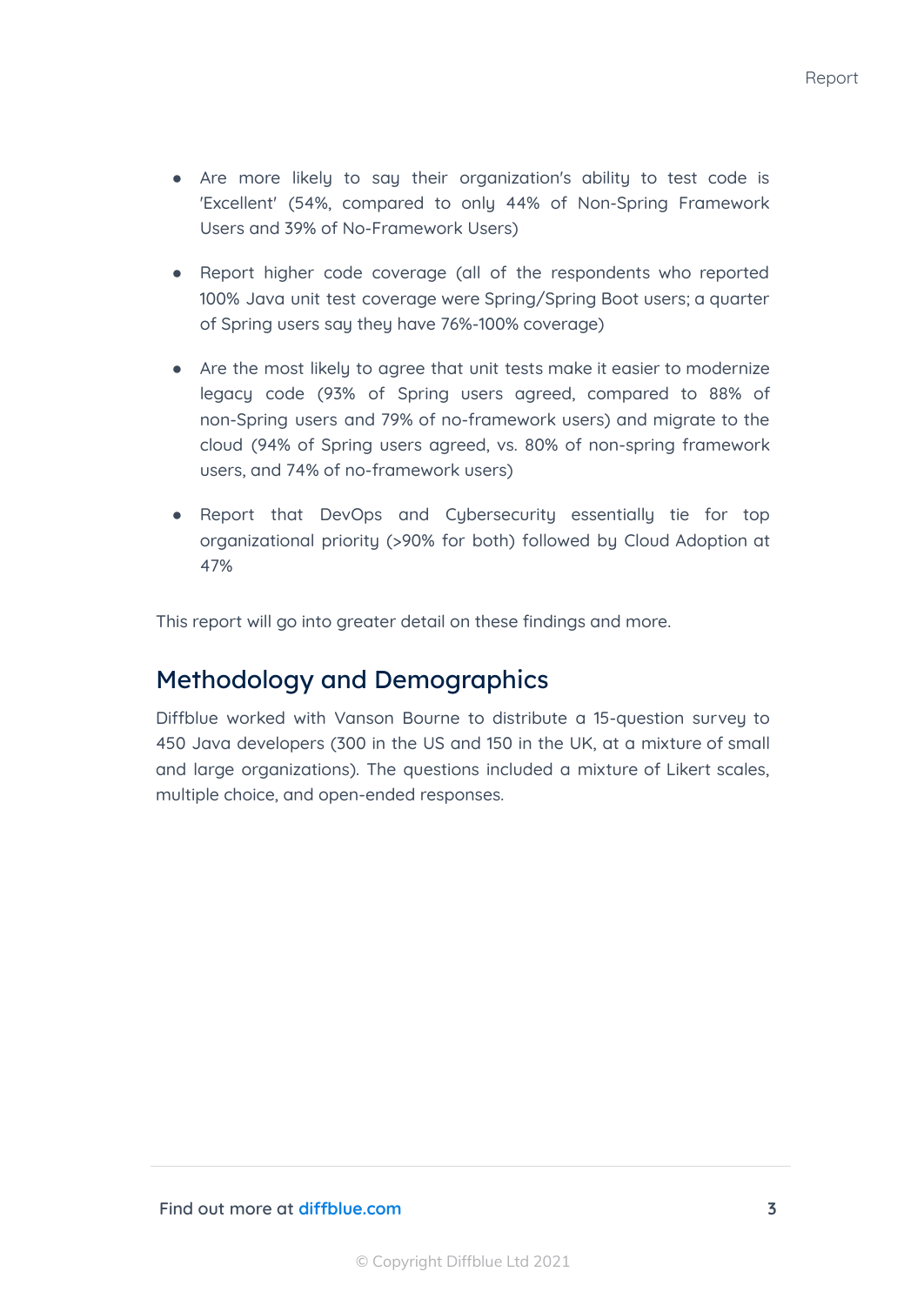Of our respondents, 81% identified as male and 19% as female. The majority (53%) were between 35-44 years of age:



### Age of Respondents

Figure 1: Breakdown of respondent ages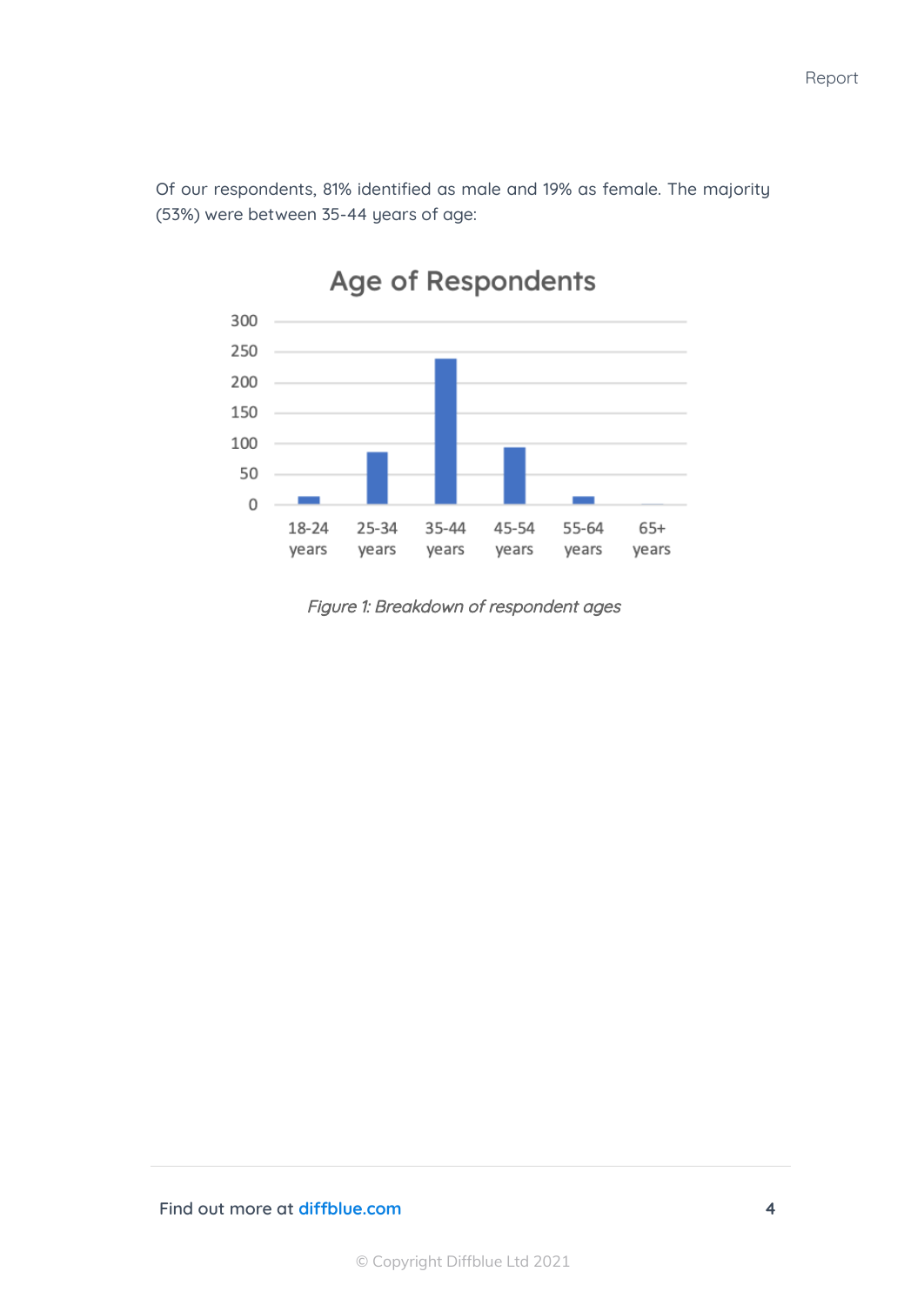The intended respondents in this survey were Java developers who use Spring and other frameworks. It was estimated that approx. 60% of responses would come from Spring/Spring Boot, and 40% would be from people who don't use Spring. Interestingly, the majority of respondents to the survey are users of Spring and/or Spring Boot. Out of 450 respondents, 25 do not use Spring/Spring Boot but do use other frameworks, and 38 don't use any framework.



**Framework Usage** 

Figure 2: Reported usage of Spring, Spring Boot, other Java frameworks, or no Java frameworks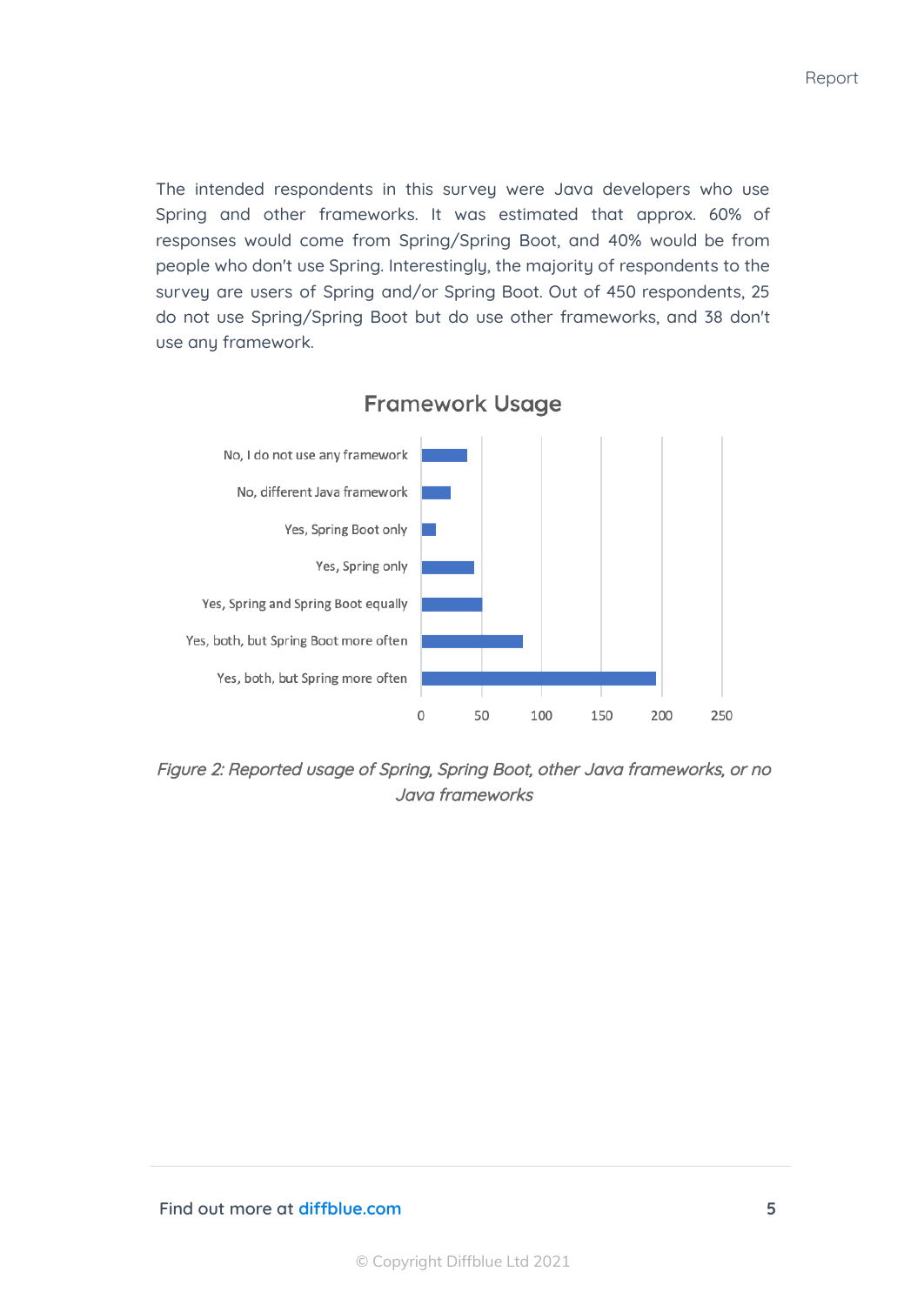Sectors included IT/computer services, financial services, banking, insurance, and various others:



Figure 3: Sectors with at least one respondent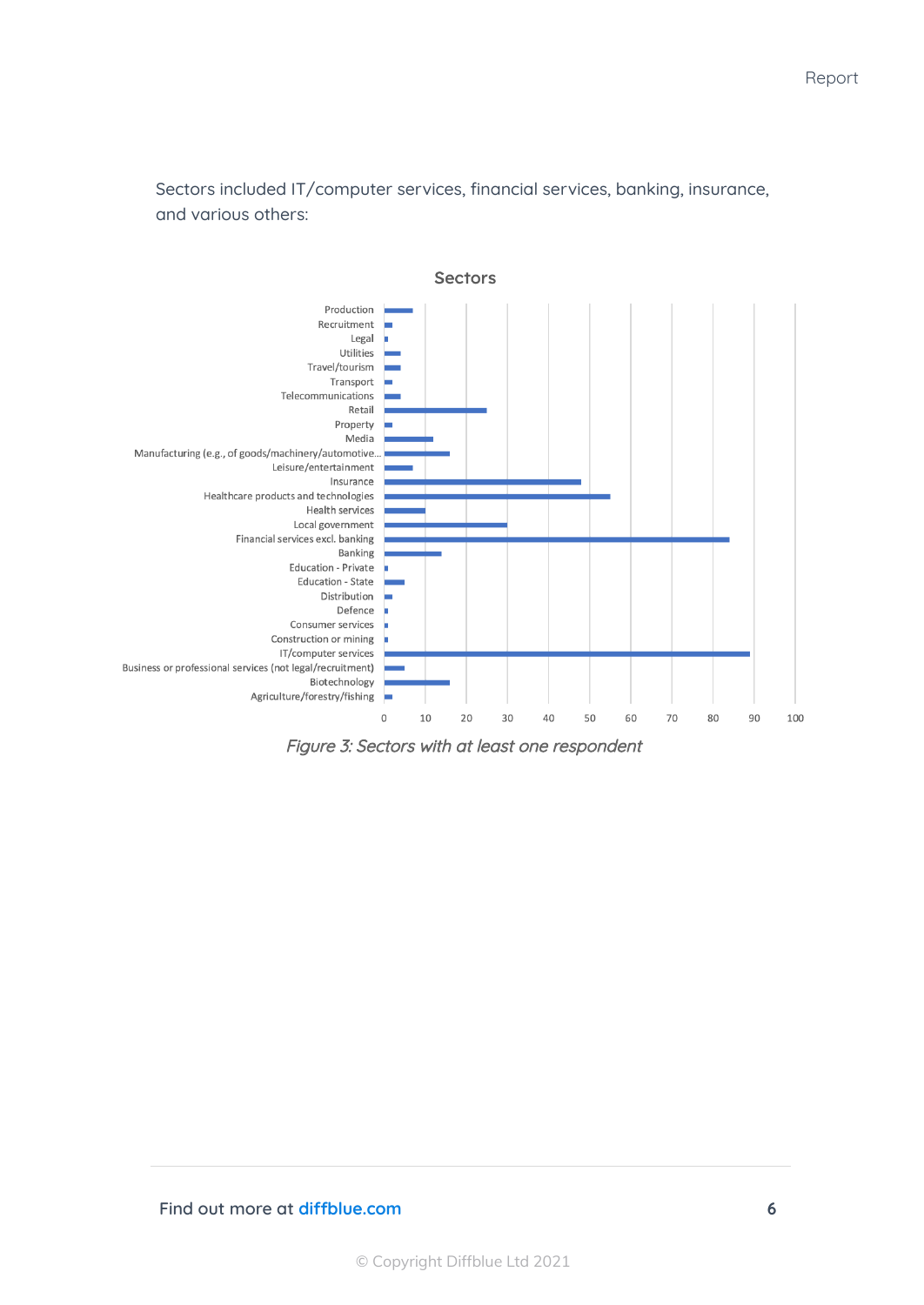Participants all had job titles in technical positions, with most working in DevOps roles:



**Job Titles** 

Figure 4: Breakdown of participants' job titles

Besides Java, the next most popular languages this group codes in are JavaScript (selected by 45.8%) and Python (37.3%).

#### Presentation of Findings

In Part One, the benefits of Spring according to users are laid out, as are answers to other general development preferences. In Part Two, we look at patterns in the differences in testing and code quality between Spring Framework users (SFU), users of other non-Spring frameworks (NSFU), and Java developers who don't use any framework (NFU). Finally, Part Three is a comparative analysis of other organizational priorities between framework users.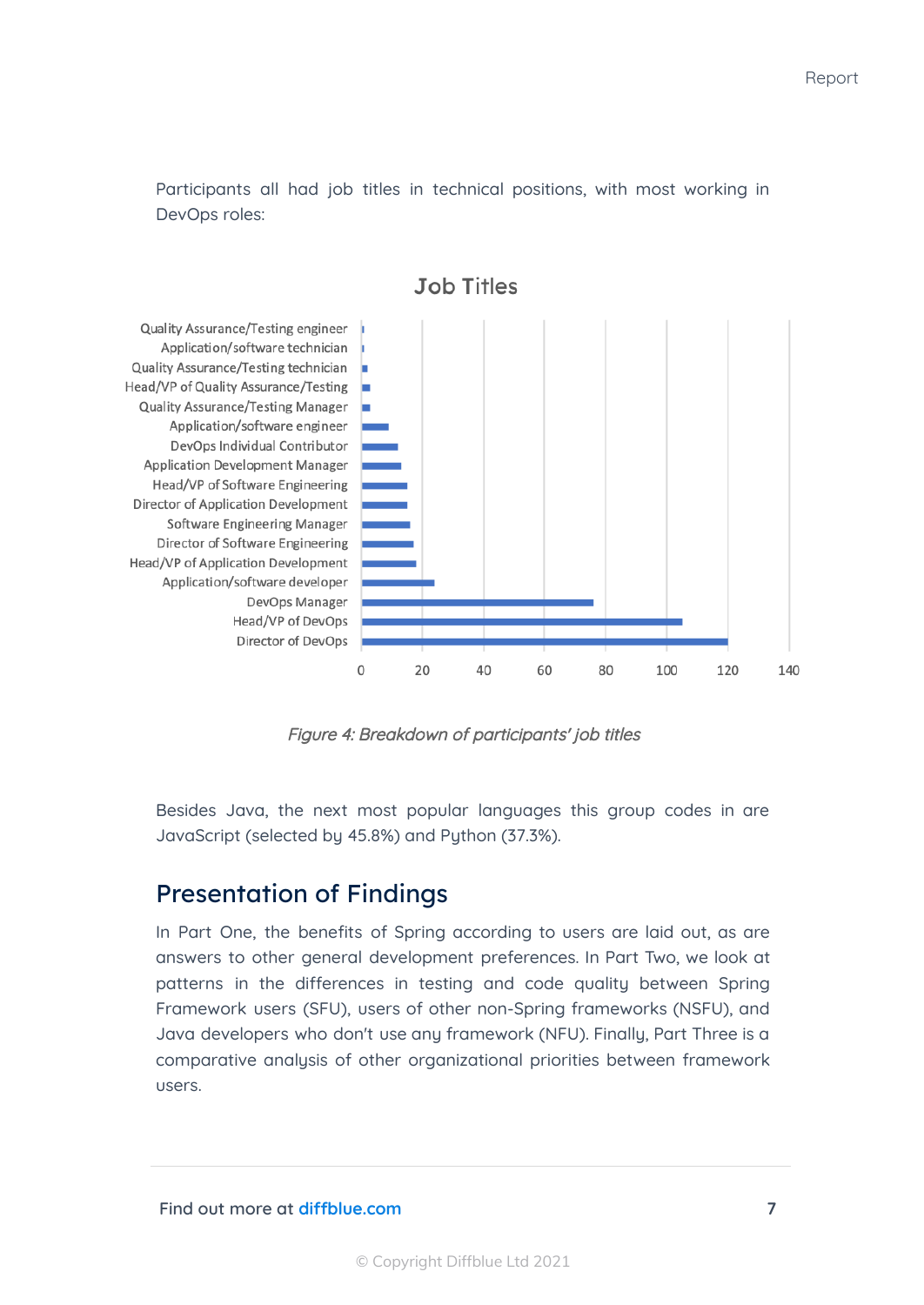# Part One: Java developers' general preferences

In this section, we will summarize the answers to questions about general preferences and opinions, including the benefits of Spring, the usefulness of a variety of testing tools, and development practices as a whole.

#### Most useful libraries

Respondents were given a free response option to share the single most useful library for their day-to-day working life. 48% said "I don't consider any library to be useful in my role," 6% chose "Don't know," and 46% submitted a response.

The most popular response was HTTP library (23 mentions out of 146), followed by PDF library (21), Excel reading library (9), Collection libraries (8), Messaging libraries (6), and a tie for Bytecode libraries and Scala library (5).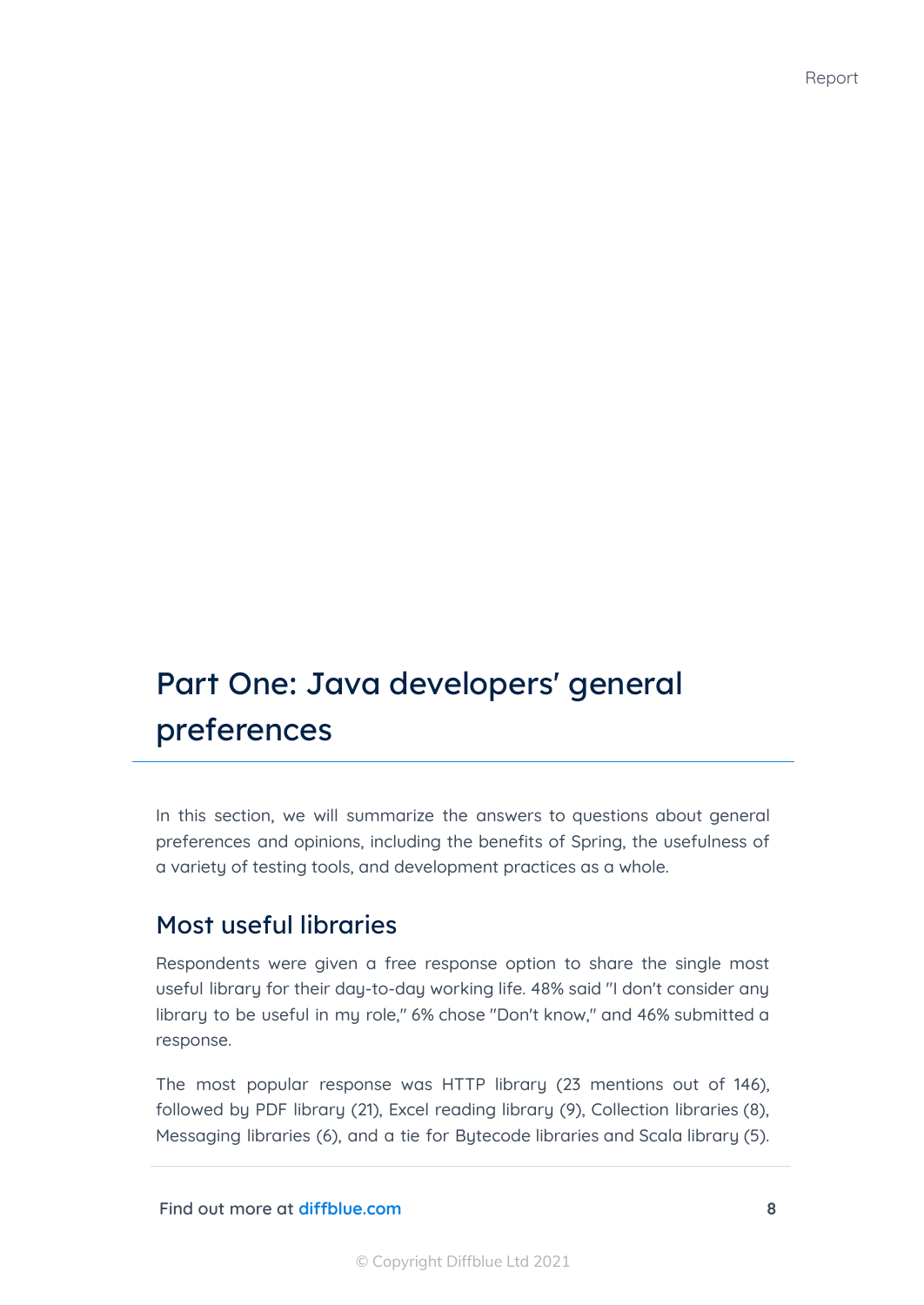(Other honorable mentions include **the Library of [Congress](https://www.loc.gov/)** and the **[Technology](https://www.watertownlib.org/323/Technology-for-Everyday-Life) for Everyday Life courses at Watertown Library** in Massachusetts).

#### Most useful testing tools

Respondents were asked to rate the usefulness of a variety of testing tools, from 'not at all useful' to 'very useful': JUnit, JMockit, Serenity, Mockito, PowerMock, Diffblue Cover<sup>1</sup>, Parasoft Jtest, TestNG, Spock and Cucumber. Since the majority of these tools are fairly well known and popular, it was expected that the responses would lean more towards 'useful' than 'not useful', and this was confirmed in the findings.

However, the differences in usefulness were minor, but interesting: JUnit had the highest proportion of responses for 'very useful' at 44%, and another 40% said it was 'somewhat useful'. TestNG had 40% 'very useful' and 46% 'somewhat useful'. Diffblue Cover came in third for 'very useful' (39%) and 43% 'somewhat useful'. See the table below for the full results in descending order of 'very useful'-ness:

| <b>Tool Name</b>            | 'very useful' | 'somewhat<br>useful' | 'not used at my<br>organization' |
|-----------------------------|---------------|----------------------|----------------------------------|
| <b>JUnit</b>                | 44%           | 40%                  | 6%                               |
| <b>TestNG</b>               | 40%           | 46%                  | 8%                               |
| Diffblue Cover <sup>1</sup> | 39%           | 43%                  | 10%                              |
| <b>Parasoft JTest</b>       | 38%           | 47%                  | 9%                               |
| <b>PowerMock</b>            | 37%           | 46%                  | 7%                               |
| <b>JMockit</b>              | 37%           | 44%                  | 10%                              |
| <b>Mockito</b>              | 36%           | 45%                  | 9%                               |
|                             |               |                      |                                  |

#### **Find out more at [diffblue.com](https://www.diffblue.com/) 9**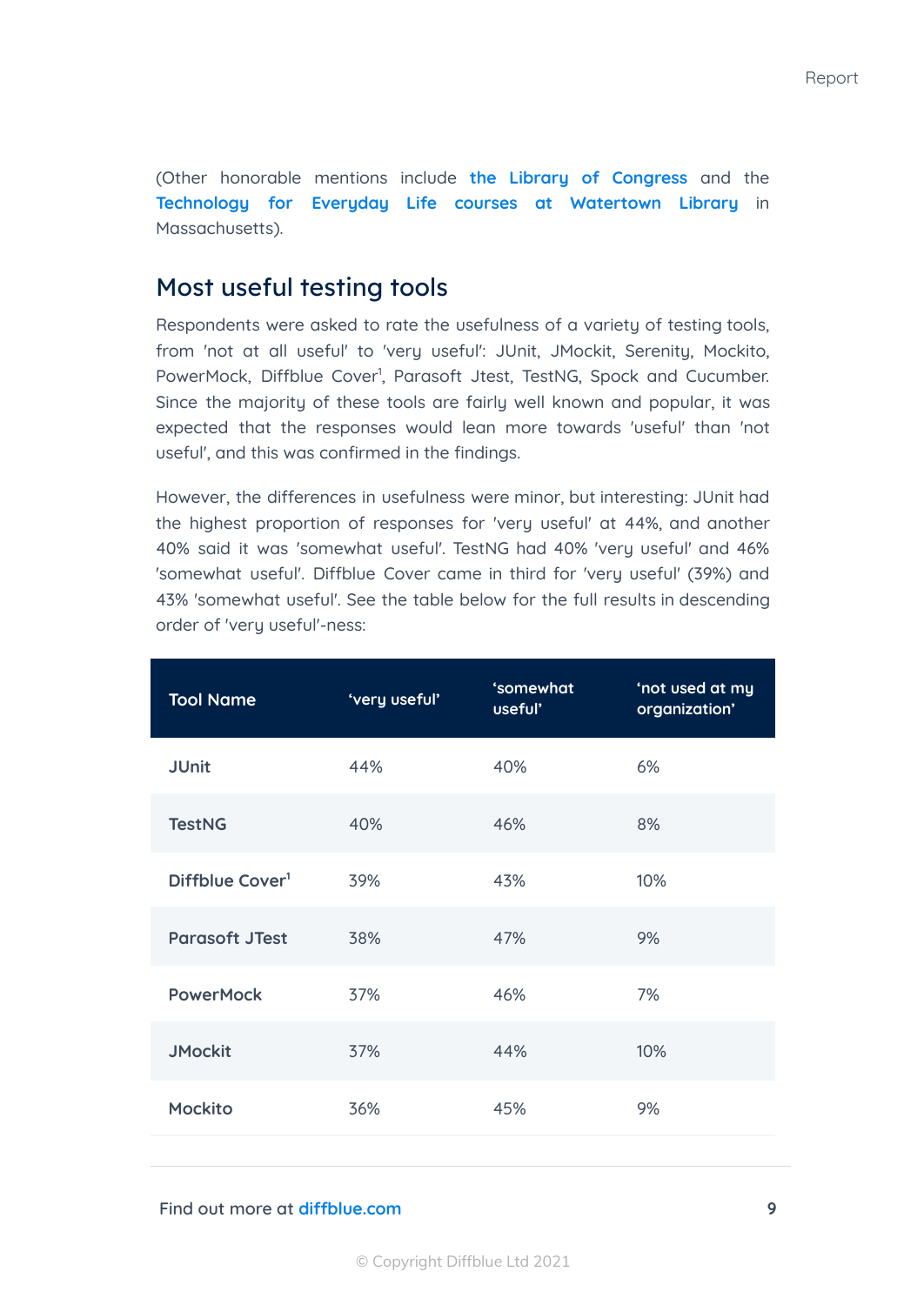| <b>Serenity</b> | 36% | 44% | 10% |
|-----------------|-----|-----|-----|
| <b>Spock</b>    | 33% | 48% | 11% |
| Cucumber        | 33% | 41% | 12% |

<sup>1</sup> Diffblue Cover is owned by Diffblue Ltd. Participant data was collected anonymously via a third party and did not intentionally include any Diffblue Ltd customers.

#### Specific benefits of Spring or Spring Boot

5 options were provided as benefits of Spring/Spring Boot, plus 'Other' and 'Don't know':

- **1.** Core technologies (e.g. Spring context, dependency injection, etc.)
- **2.** Testing support
- **3.** Data access
- **4.** Integration with other technologies (e.g. Hibernate)
- **5.** Easier setup of web interfaces/APIs

In the responses, all benefits were chosen fairly evenly, but 'Easier setup of web interfaces/APIs' was ranked first by 23.8%, and 'testing support' was ranked first by 21.2%.

Respondents were also asked to select all that applied for another five potential benefits: 58% of Spring or Spring Boot users reported the framework had saved time for developers, and 56% said they had experienced better supported unit testing as a result of using it. 54% agreed they had experienced testing acceleration, and 51% experienced smoother modernization. Finally, 49% said they had reduced developer friction as a result of using Spring or Spring Boot. (4% said their organizations experienced no benefits as a result of using Spring or Spring Boot):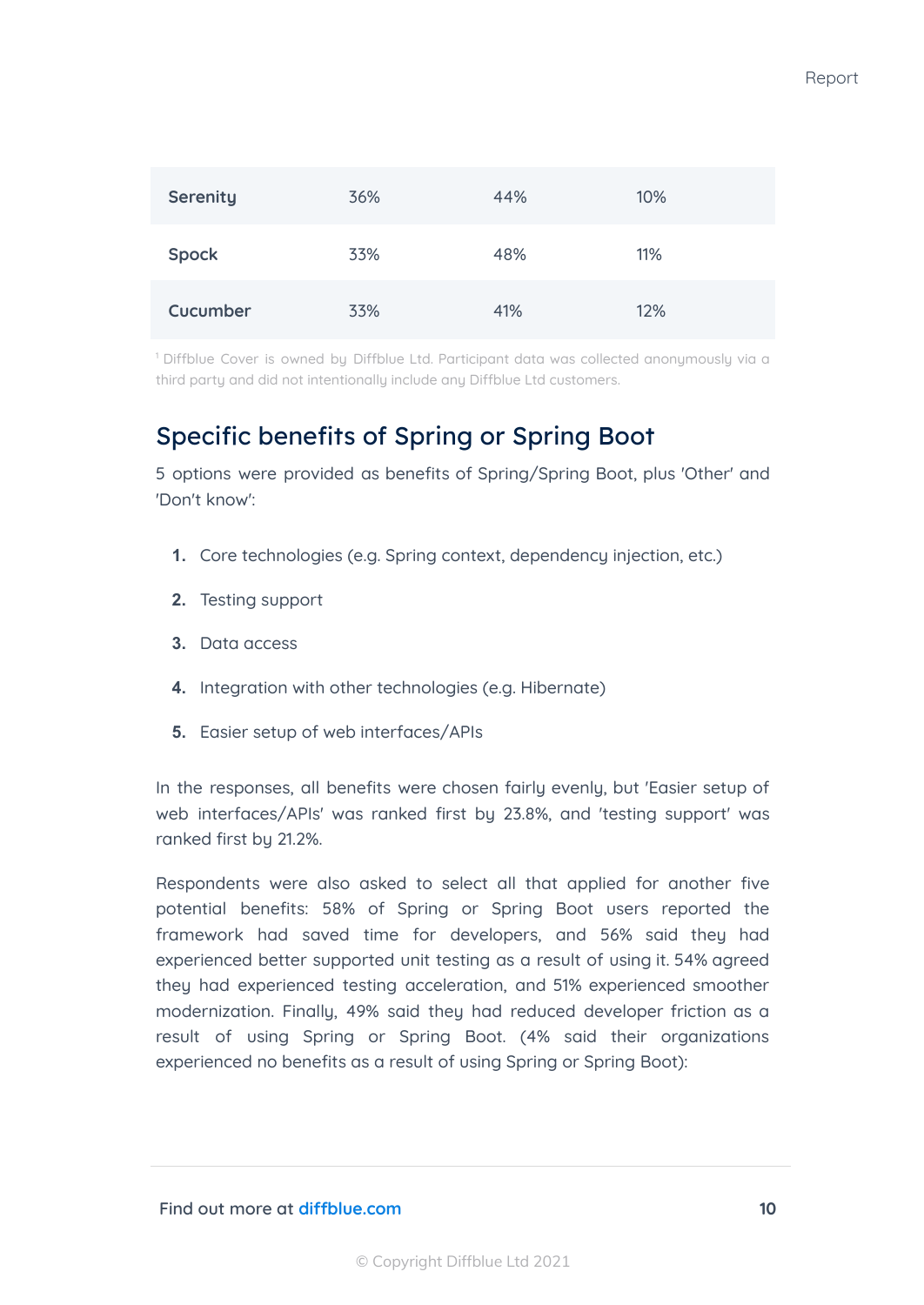

#### Benefits of the Spring/Spring Boot Framework

Figure 5: Benefits of the Spring and Spring Boot Framework

94% agreed that their organization had found it much easier to modernize as a result of using Spring or Spring Boot, and 6% said it was slightly harder.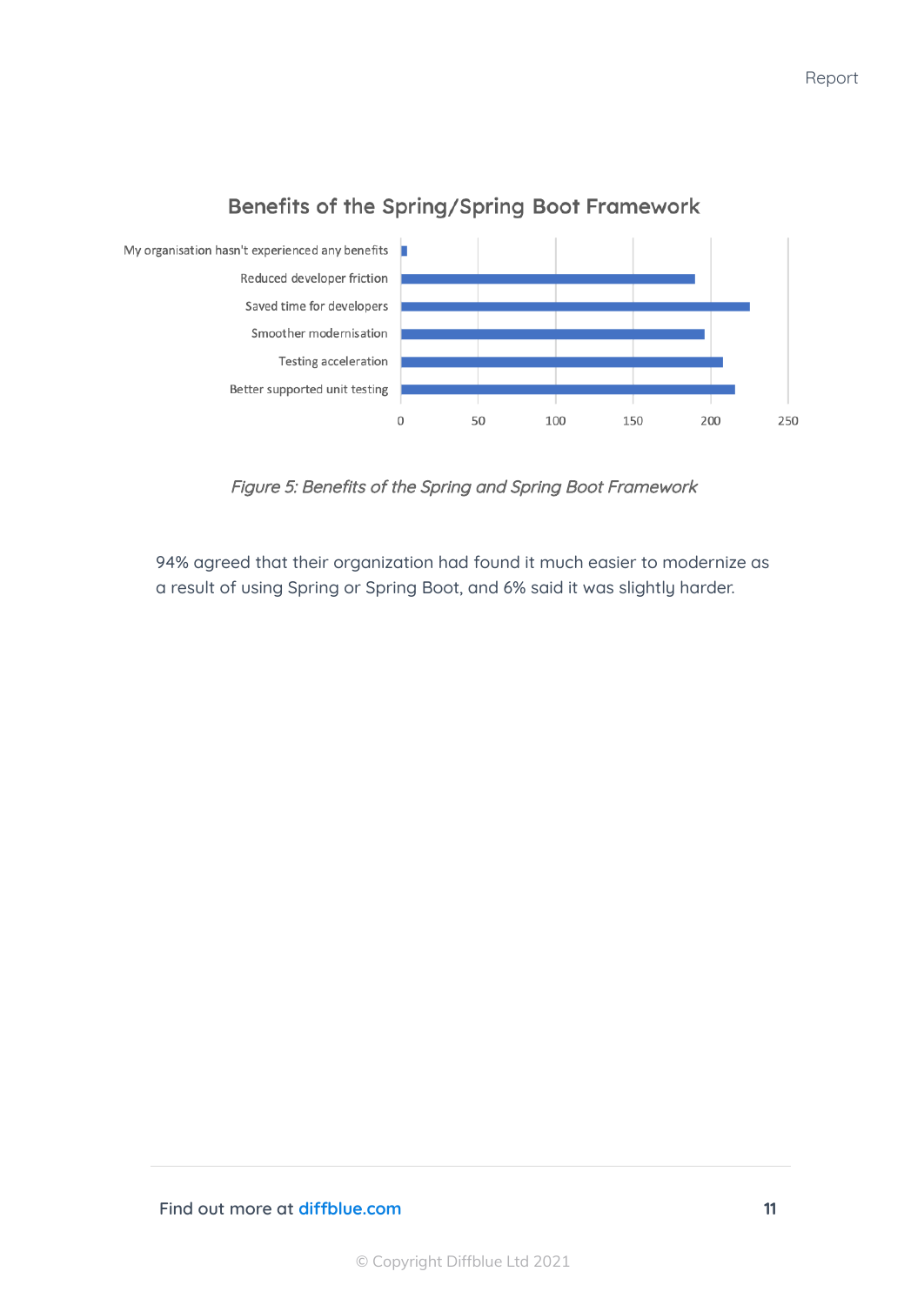# Part Two: Comparative analysis of testing practices and code quality between framework users

In this section, we will look at the testing practices between Spring Framework users (SFU), Non-Spring Framework users (NSFU), and No-Framework users (NFU), as well as the potential impact of these practices on code quality.

#### Testing practices

Everyone we surveyed spends a lot of time on testing: SFU and NFU spend an average of 25% of their time writing unit tests, compared to 20% of NSFU. SFU also spend the most time writing other (non-unit) tests: 22.5% of their total time, compared to 21.8% of time for NFU and 19.3% of time for NSFU.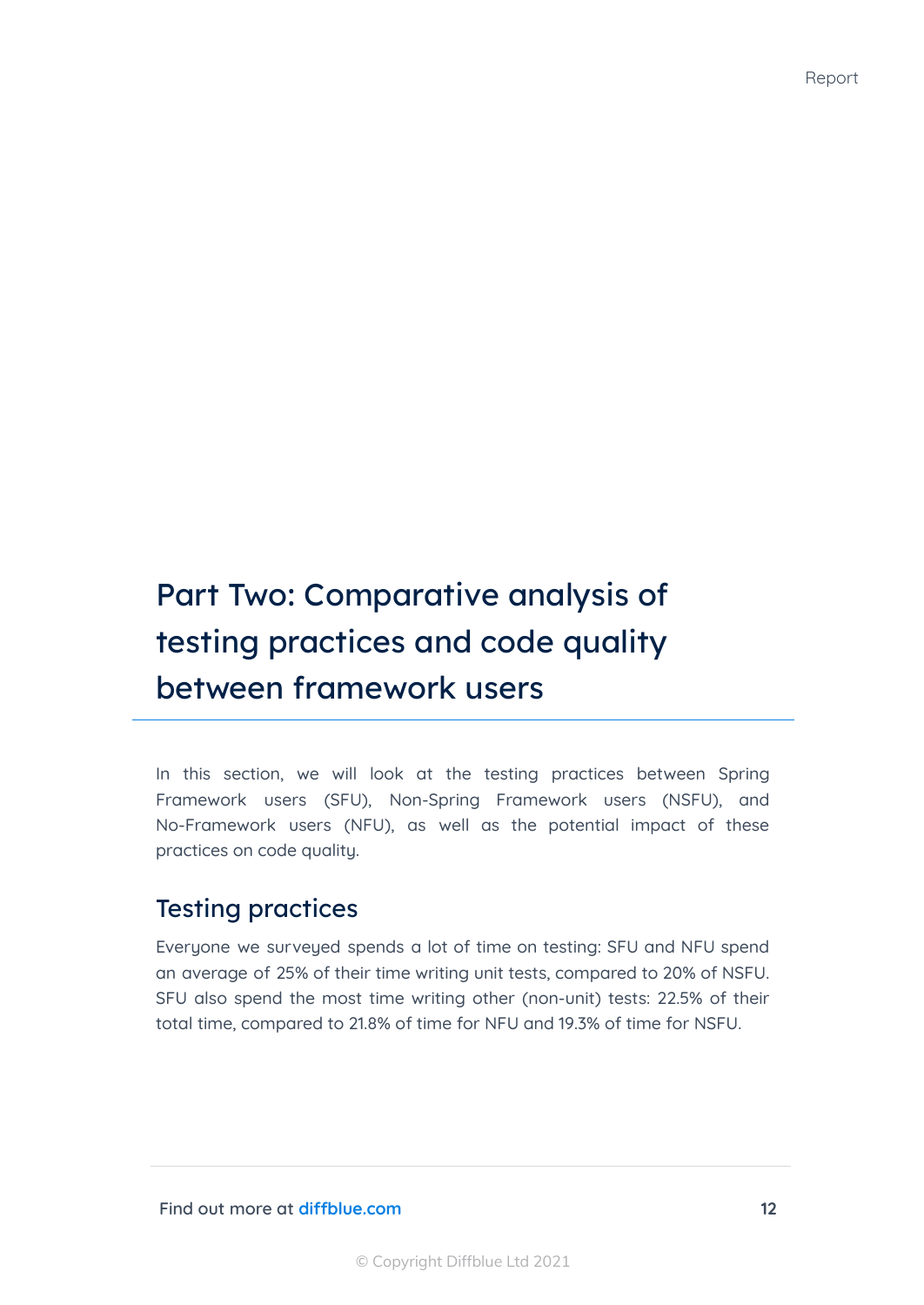#### How does all of this time spent unit testing relate to the code coverage levels in respondents' organizations?

45% of respondents say their organization's Java code is less than 50% covered by unit tests. 37% say their organization's Java code coverage falls between 26-50%. 30% say it falls between 51-75%. 25% report a remarkable 76%-100% coverage (and 6% say they have a perfect 100% of code coverage). All of the respondents who said they have 100% code coverage are Spring users.





Respondents were also asked how open their organizations are to trying new testing tools, and how open they are to trying new testing tools personally. 94% of respondents overall agreed that their organization is open to truing new testing tools; 95% of SFU said the same, as did 92% of NFU and 84% of NSFU.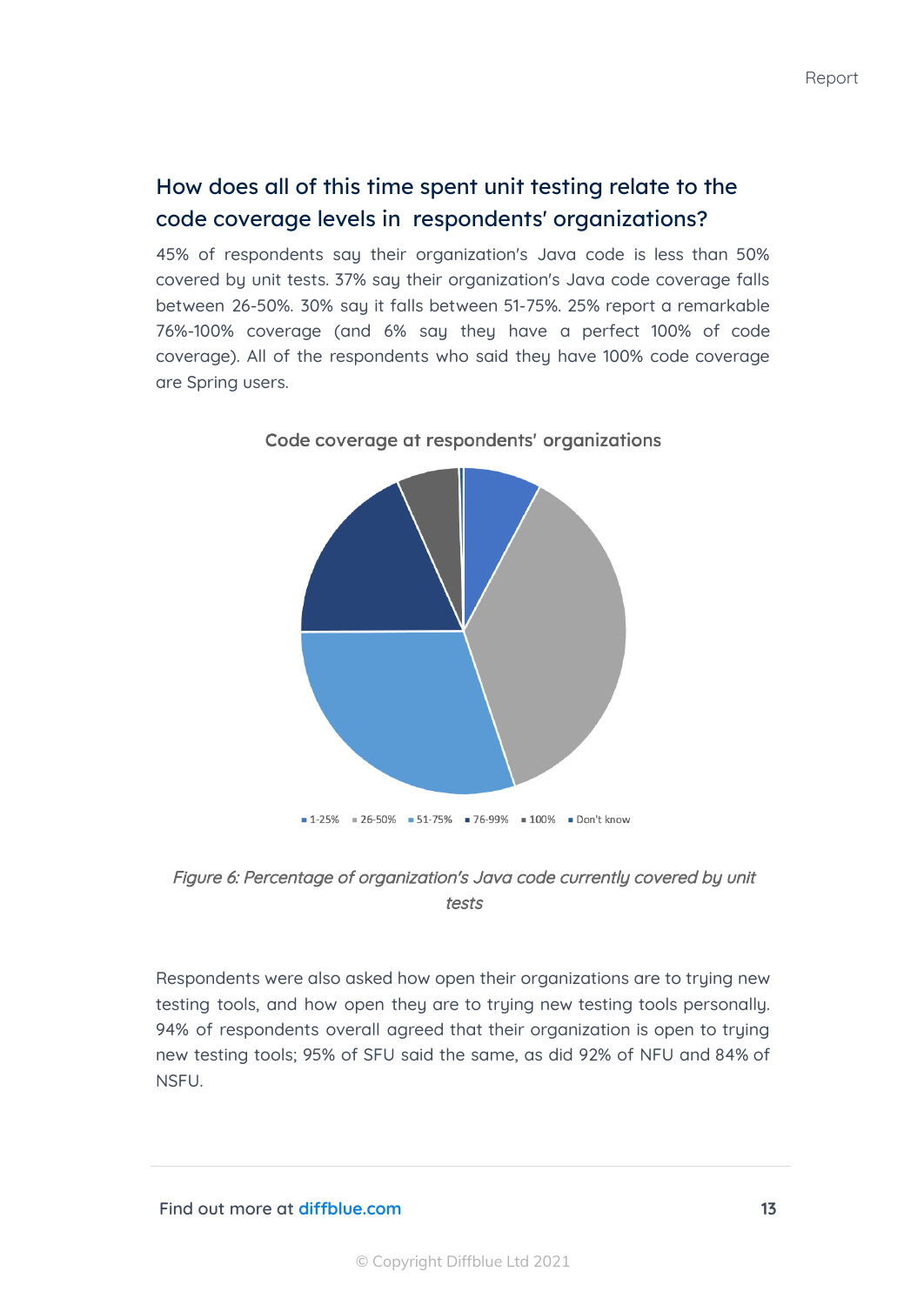When it comes to personal preferences, 96% overall agreed that they are open to trying new testing tools (97% of SFU agreed, as did 96% of NSFU and 87% of NFU).

#### Code Quality

Because **code quality is directly related to testing [practices](https://www.diffblue.com/Education/research_papers/2019-diffblue-developer-survey/)**, that link was expected to be reinforced here—and it was. SFU are more likely to say their organization's ability to test code is 'Excellent' (54%, compared to only 44% of NSFU and 39% of NFU). They are also most likely to say their organization's code is of the highest quality (46% of SFU, vs 44% of NSFU and 39% of NFU). In general, however, most respondents in all groups say their organization's code is of high quality (88.9% total).

Respondents had the option to select the top 3 metrics that are most important for deciding how successful an organization's code is, out of: speed, cost, quality, correctness, stability, or 'other'. Among all respondents, quality was selected most often (by 77%), speed was the second most frequently selected (by 64%), and stability was third (selected by 63%), and there were no notable differences between the different groups of framework users.

When asked to describe their organization's code (choose all that apply: reliable, maintainable, testable, portable, automated, and modern), most described it as reliable (selected by 51.1%), modern (50%), and maintainable (40%). Interestingly, despite all of the time developers reportedly spend on testing, only 37% of respondents overall described their organization's code as testable.

Spring Framework users were the most likely to describe their code as maintainable (42%, compared to 31.6% for No-Framework users and 24% for Non-Spring Framework users), and portable (37.5%, compared to 28% for NSFU and 10.5% for NFU). NSFU were the most likely to describe their code as automated (44%, compared to 36.2% of SFU and 26.3% of NFU).

As for the specific benefits of code coverage: 92% of all respondents agreed that unit tests make it easier to modernize legacy code, and agreement was strongest among users of frameworks (93% of SFU agreed, as did 88% of NSFU and 79% of NFU).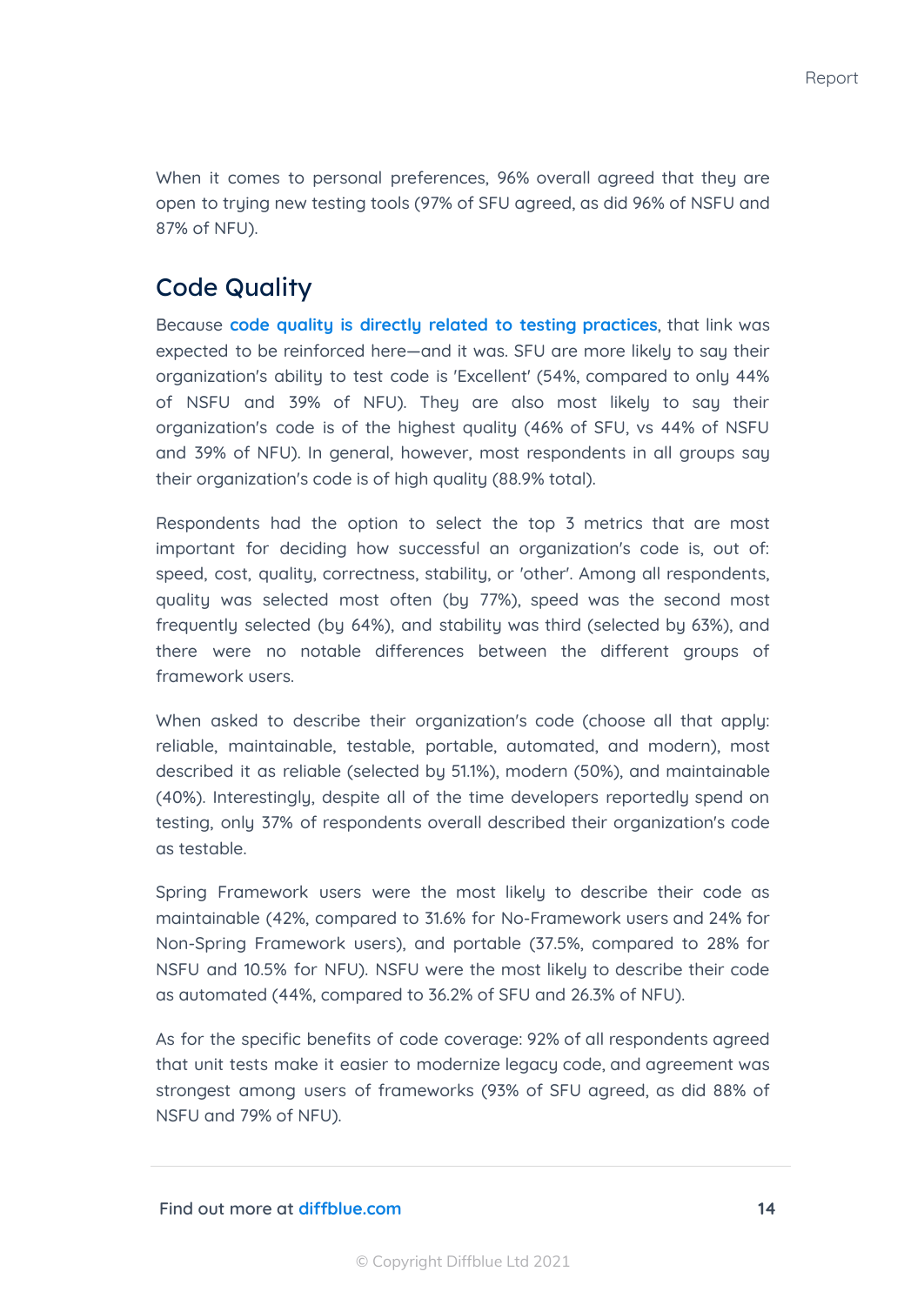Similarly, 92% of all respondents agreed that unit tests make it easier to migrate to the cloud (94% of SFU agreed, 80% of NSFU, and 74% of NFU).

# Part Three: Comparative analysis of other organizational priorities between framework users

Respondents were asked to rate the priority of a variety of organizational initiatives and goals: DevOps, Cubersecurity, cloud computing, adopting AI and machine learning, internet of things, and robotic process automation.

DevOps is the highest priority overall among all groups, with 58% agreeing it is a high priority and 35% agreeing it is somewhat a priority. Every Spring Framework and Non-Spring Framework user listed it as a priority (even if a low one); 5% of the No-Framework users said it is not a priority.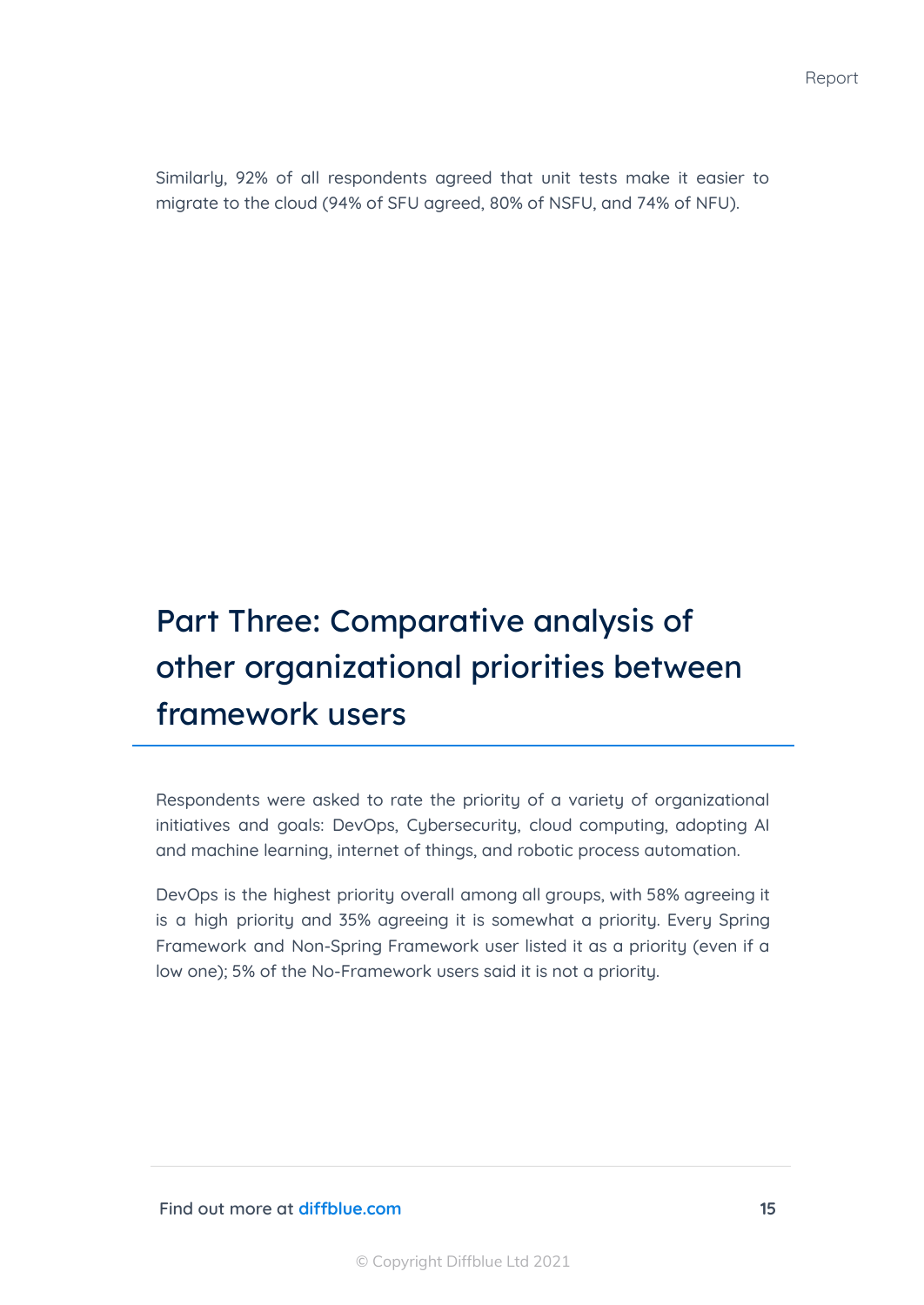

Figure 7: Breakdown of DevOps prioritization

Cybersecurity was the second highest priority overall (57% of all respondents said it is a high priority, and 36% said it is somewhat a priority), and an even higher priority for NSFU (with 68% saying it is a high priority) than the other two groups (56% for SFU and 58% for NFU).



To what extent is cybersecurity a priority in your organization?

Figure 8: Breakdown of cybersecurity prioritization

Cloud computing came in third place overall (47% of all respondents saying it is a high priority, and 42% agreeing it is somewhat a priority, for a total of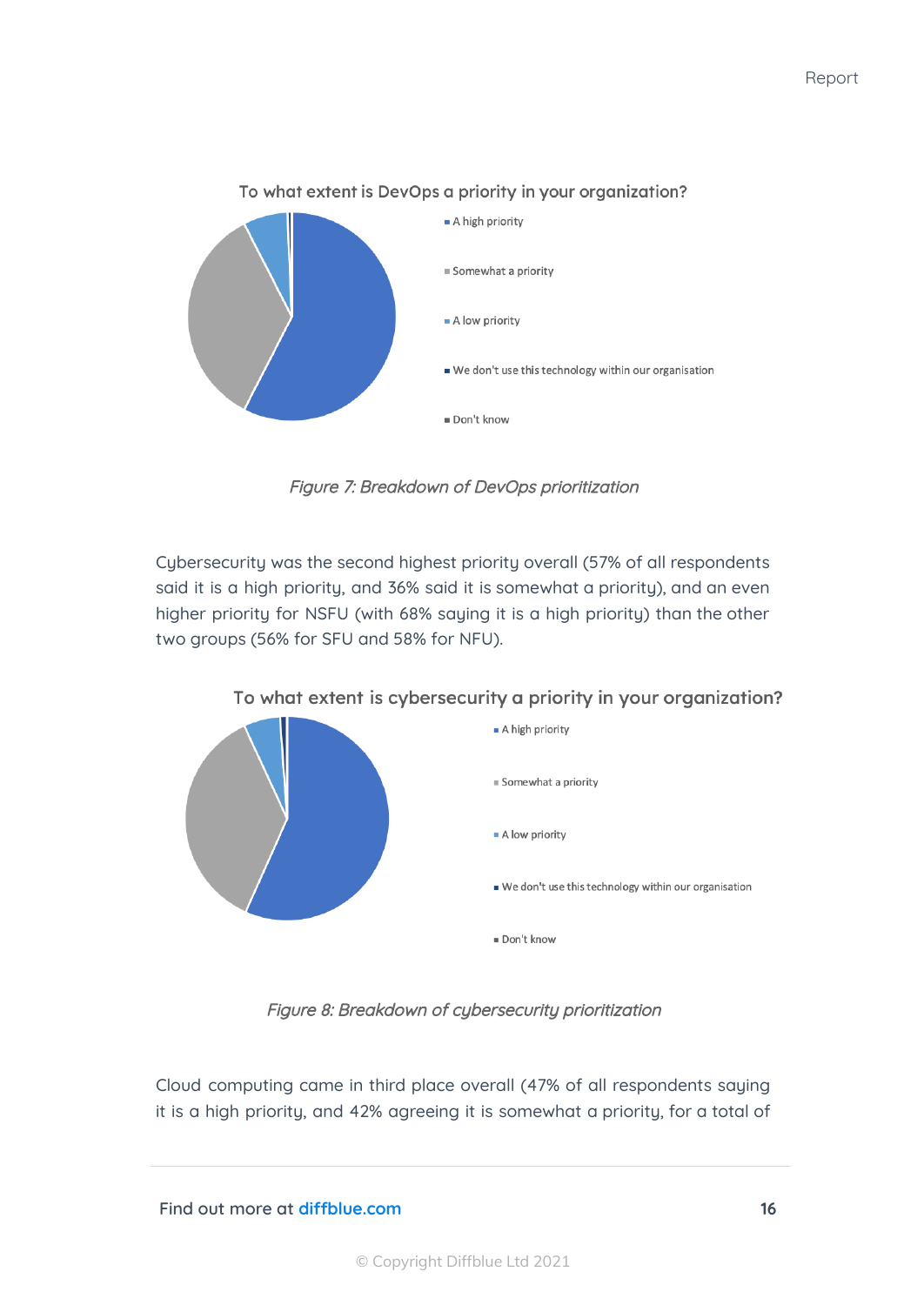89% of respondents saying it is a priority). It is the highest priority for NSFU (56% saying it is high priority), with SFU in the middle (47%) and NFU at 39%.



To what extent is cloud computing a priority in your organization?

Figure 9: Breakdown of cloud computing prioritization

Adopting AI came in fourth (44% agree it's a high priority, and 43% agreeing it is somewhat a priority); Internet of things was fifth (45% high priority; 45% somewhat a priority); robotic process automation was sixth (40% high priority; 44% somewhat a priority); and adopting machine learning was the lowest priority overall (38% high priority; 48% somewhat a priority).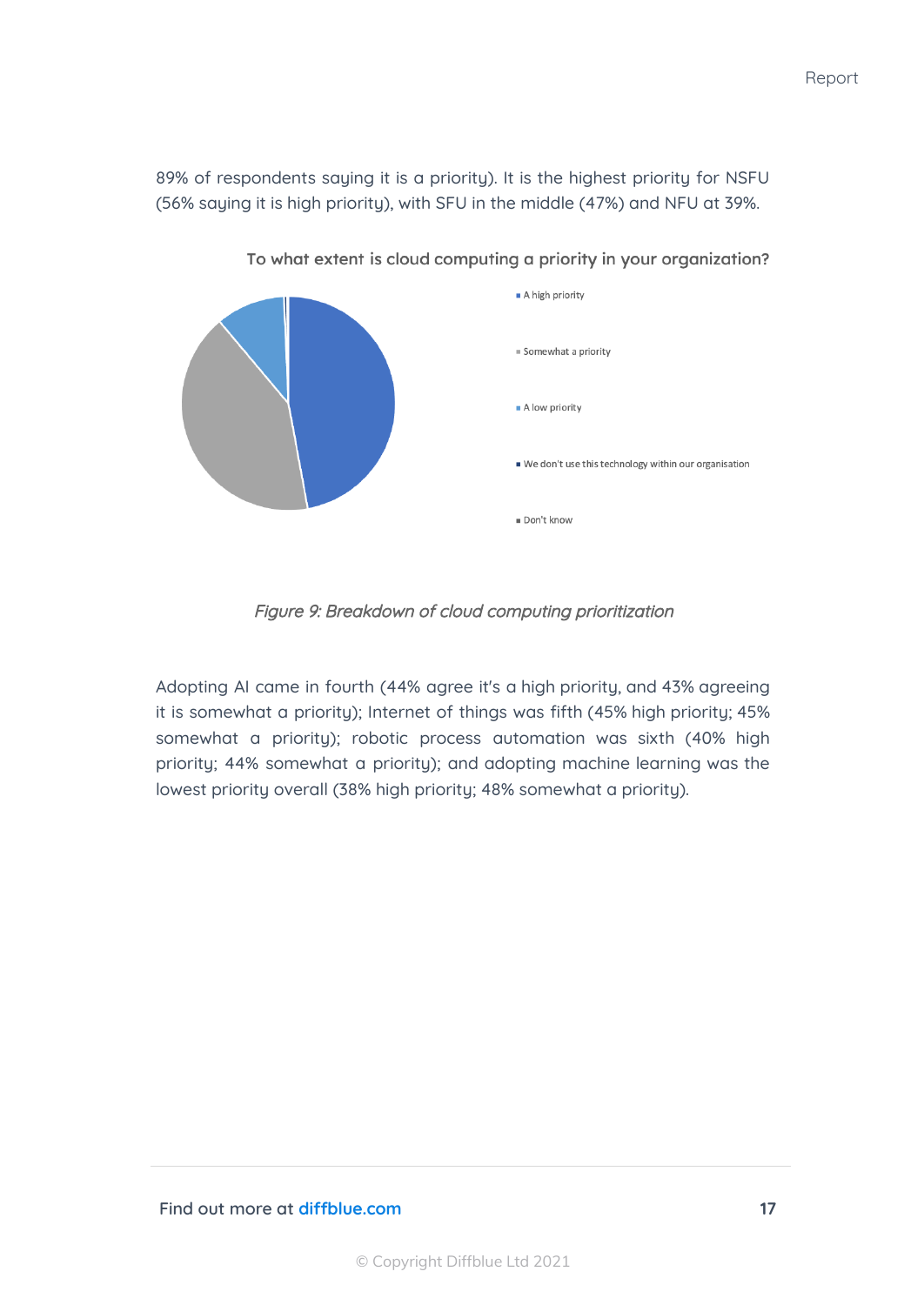

#### To what extent is adopting AI a priority in your organization?

Figure 10: Breakdown of AI adoption prioritization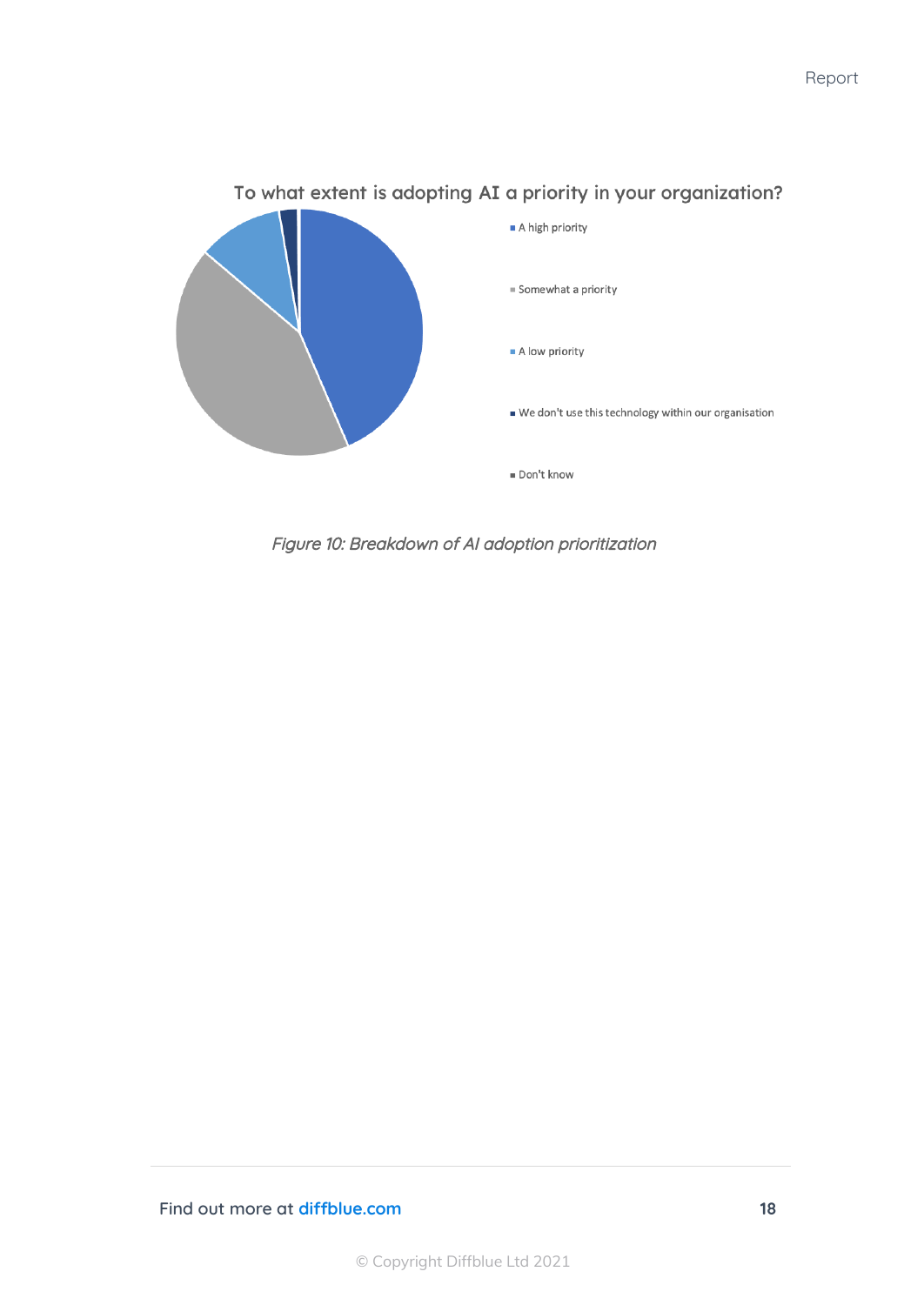# Discussion and Takeaways

Spring or Spring Boot are used by 86% of the Java developers we surveyed, which is up significantly from the **60% [adoption](https://snyk.io/blog/spring-dominates-the-java-ecosystem-with-60-using-it-for-their-main-applications/) rate** found by a survey collected just last year.

The adoption and use of Spring seem to be led by ease of set up and the time it saves once in use. Spring provides support for testing, which is **a [key](https://www.diffblue.com/DevOps/research_papers/2020-devops-and-testing-report/) part of [DevOps](https://www.diffblue.com/DevOps/research_papers/2020-devops-and-testing-report/)**—the highest priority initiative among our respondents. The features of Spring that make testing easier also make it better suited for testing tools, which also helps explain why all of the testing tools respondents were asked about were considered to be at least somewhat useful. Our tool **[Diffblue](https://www.diffblue.com/products/) Cover**, for example, writes unit tests for Java code automatically. It works especially well for Spring users because of Spring's standardized way of doing unit testing, built-in mocking, and ease of isolating the units under test and database dependencies.

Spring users are also more likely to say that they agree unit tests make it easier to modernize and migrate to the cloud. This could be because features in Spring make unit tests more useful for these activities. In general,